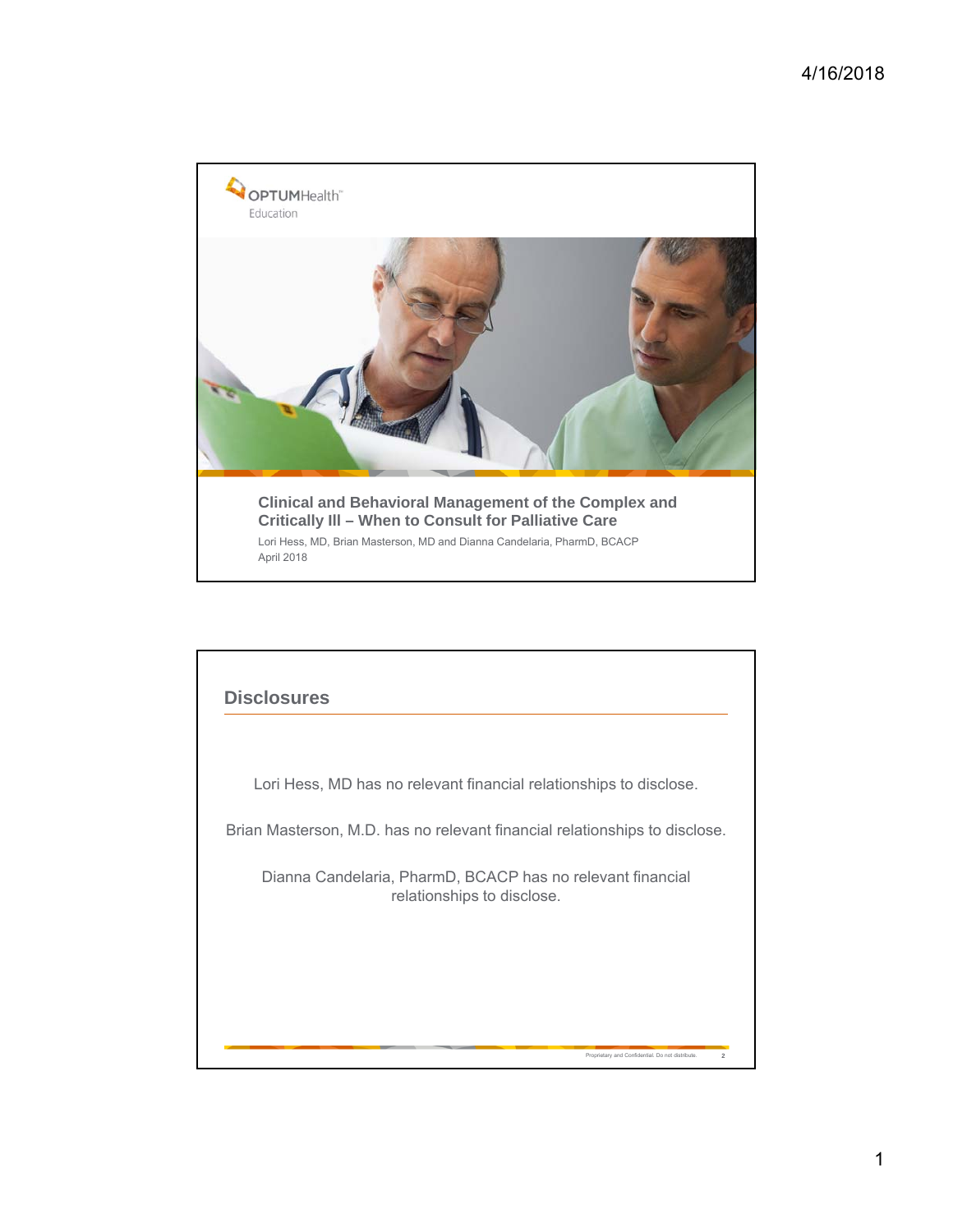

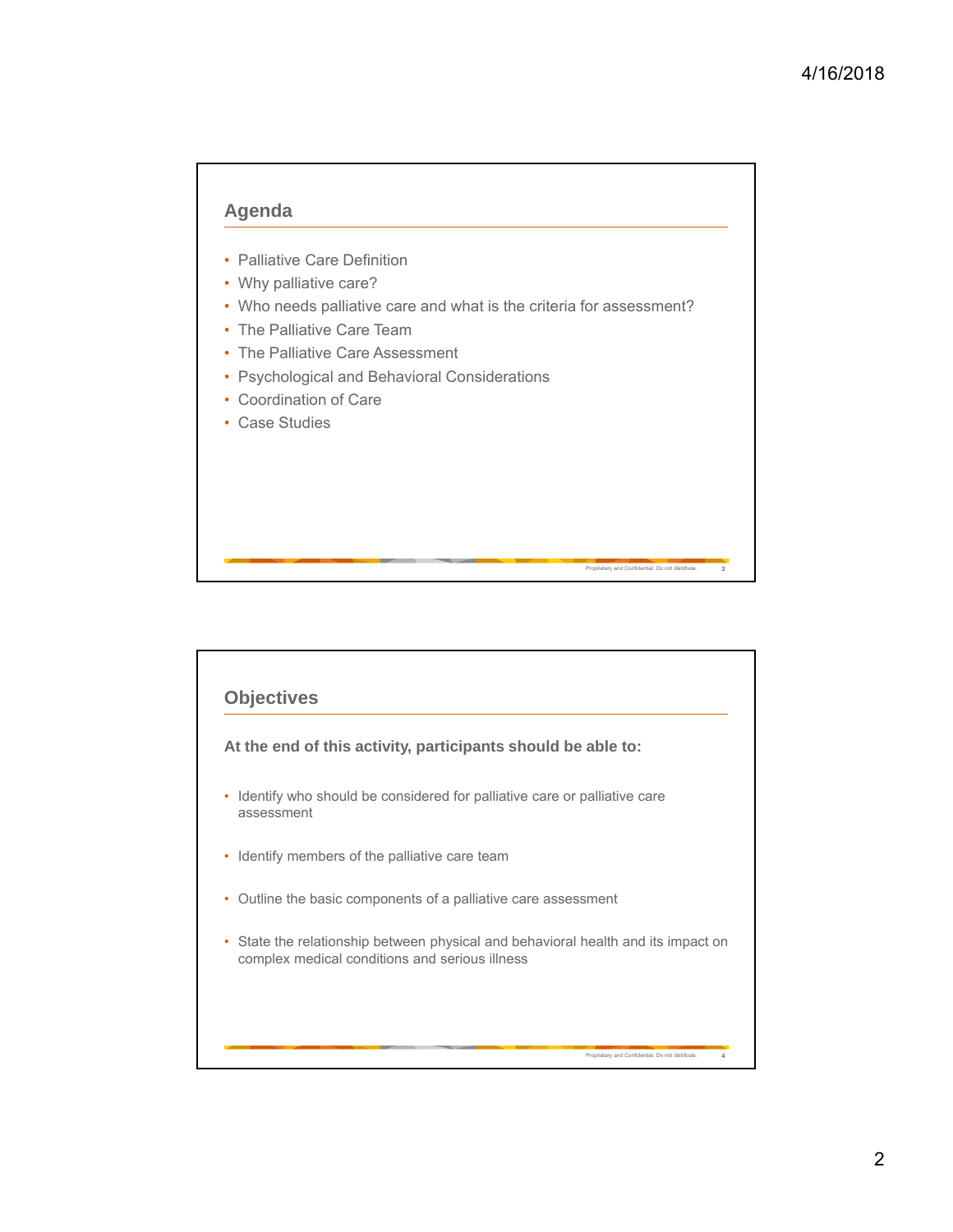

|                 | The National Institute for Health Care Management (NIHCM)<br>the health of all Americans | <b>Foundation</b> is a nonprofit, nonpartisan organization dedicated to improving |  |
|-----------------|------------------------------------------------------------------------------------------|-----------------------------------------------------------------------------------|--|
| <b>Reality:</b> | <b>Top Spenders</b>                                                                      | % of Healthcare dollars                                                           |  |
|                 | 10%                                                                                      | 65%                                                                               |  |
|                 | 5%                                                                                       | 50%                                                                               |  |
|                 | 1%                                                                                       | 20%                                                                               |  |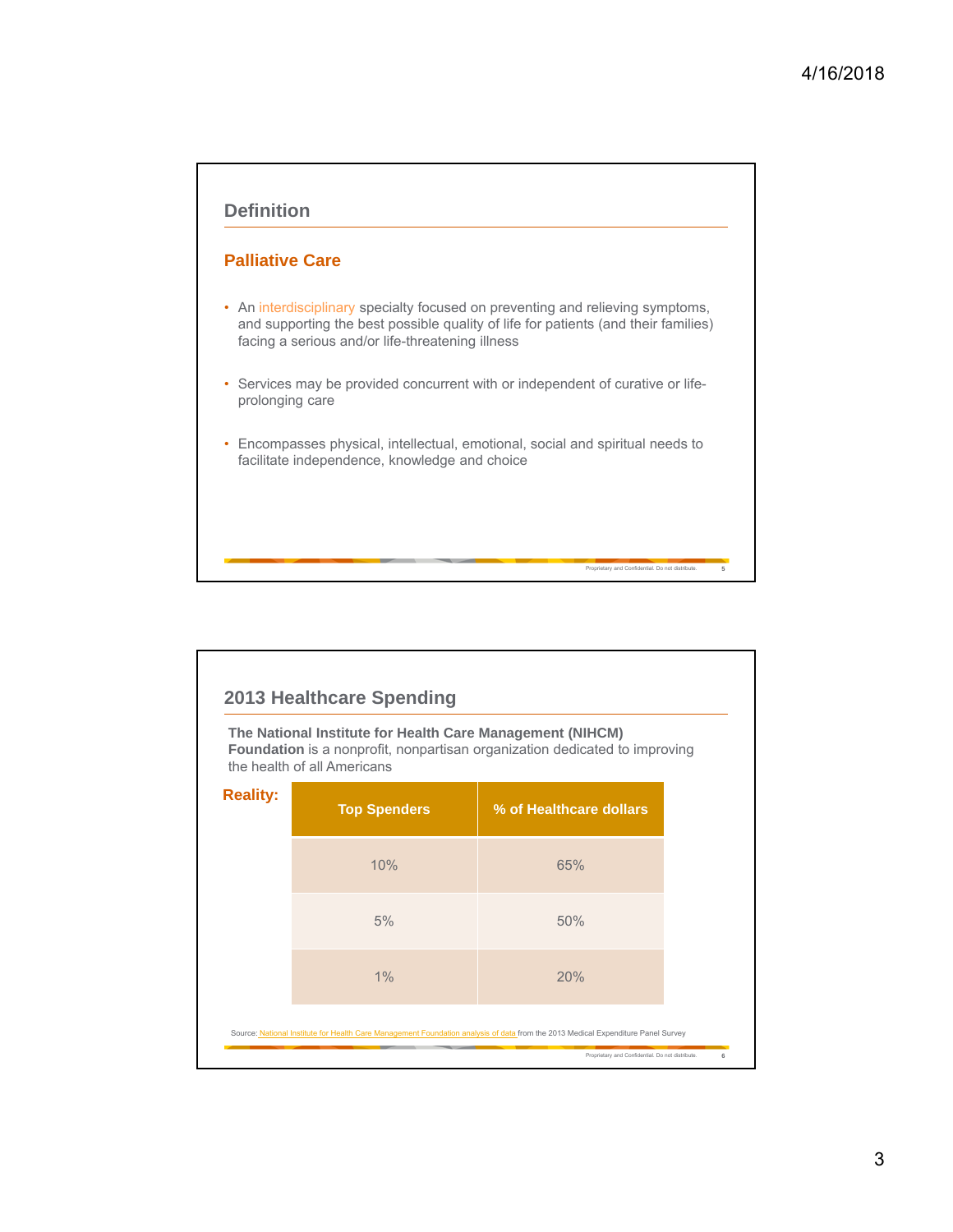

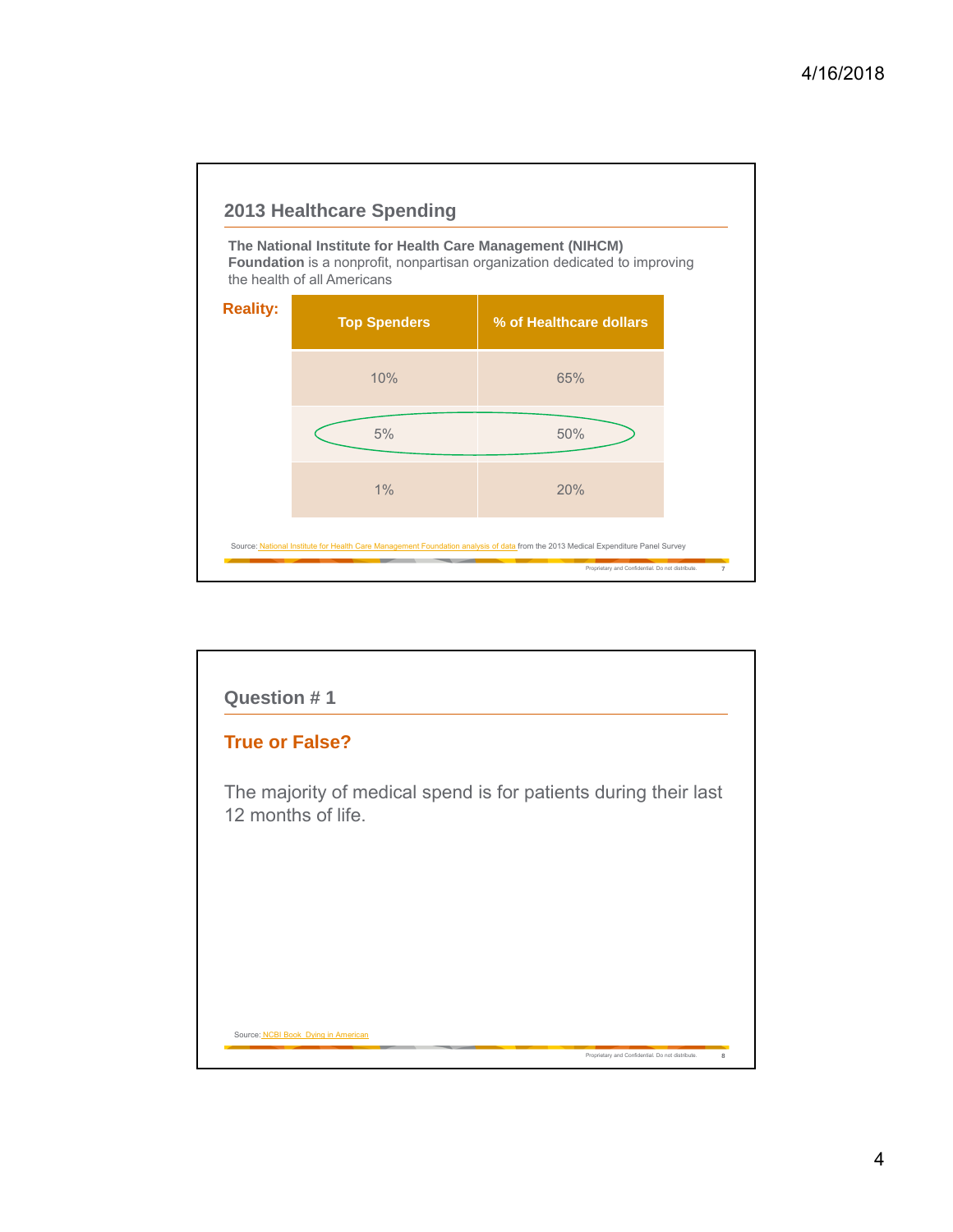

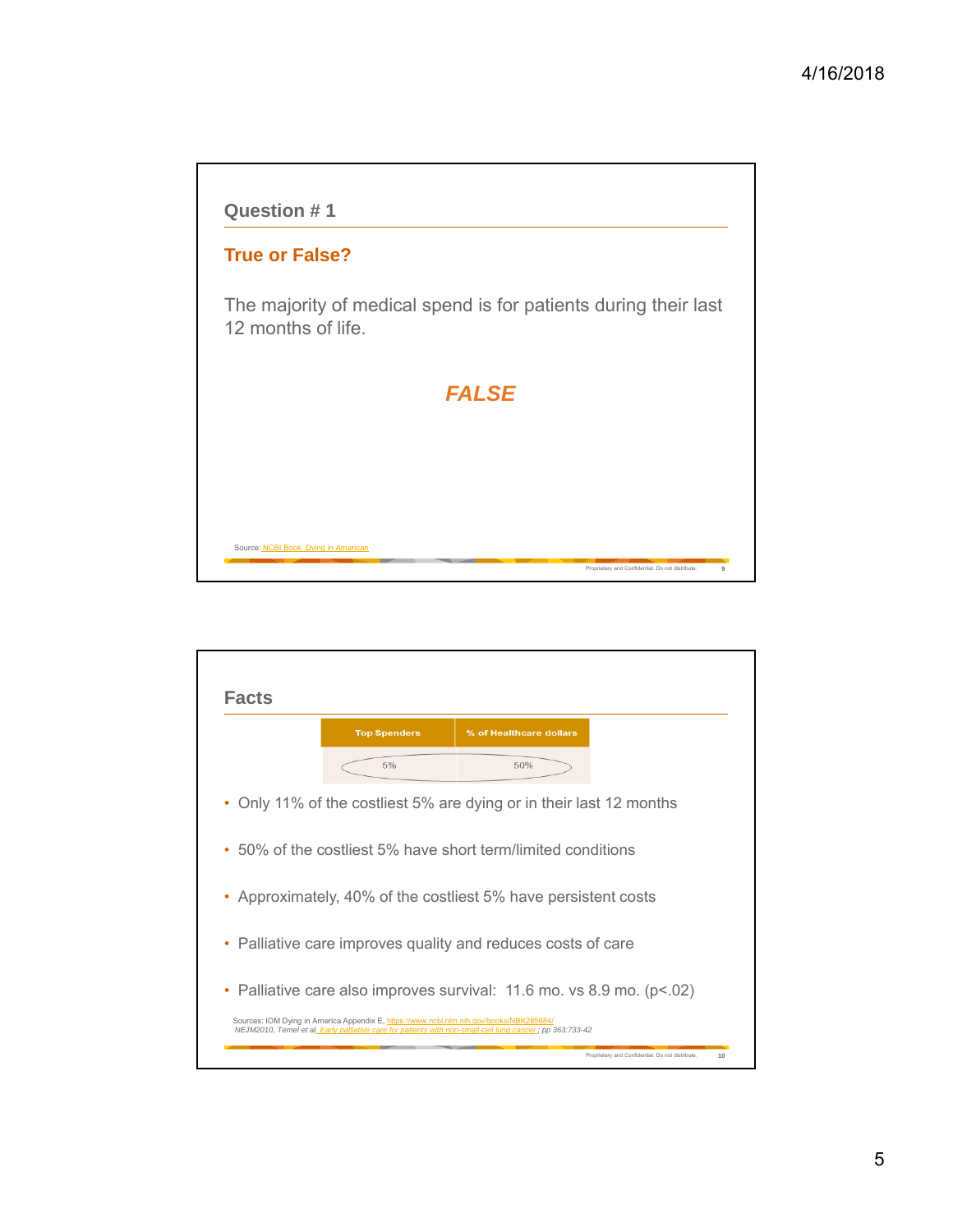

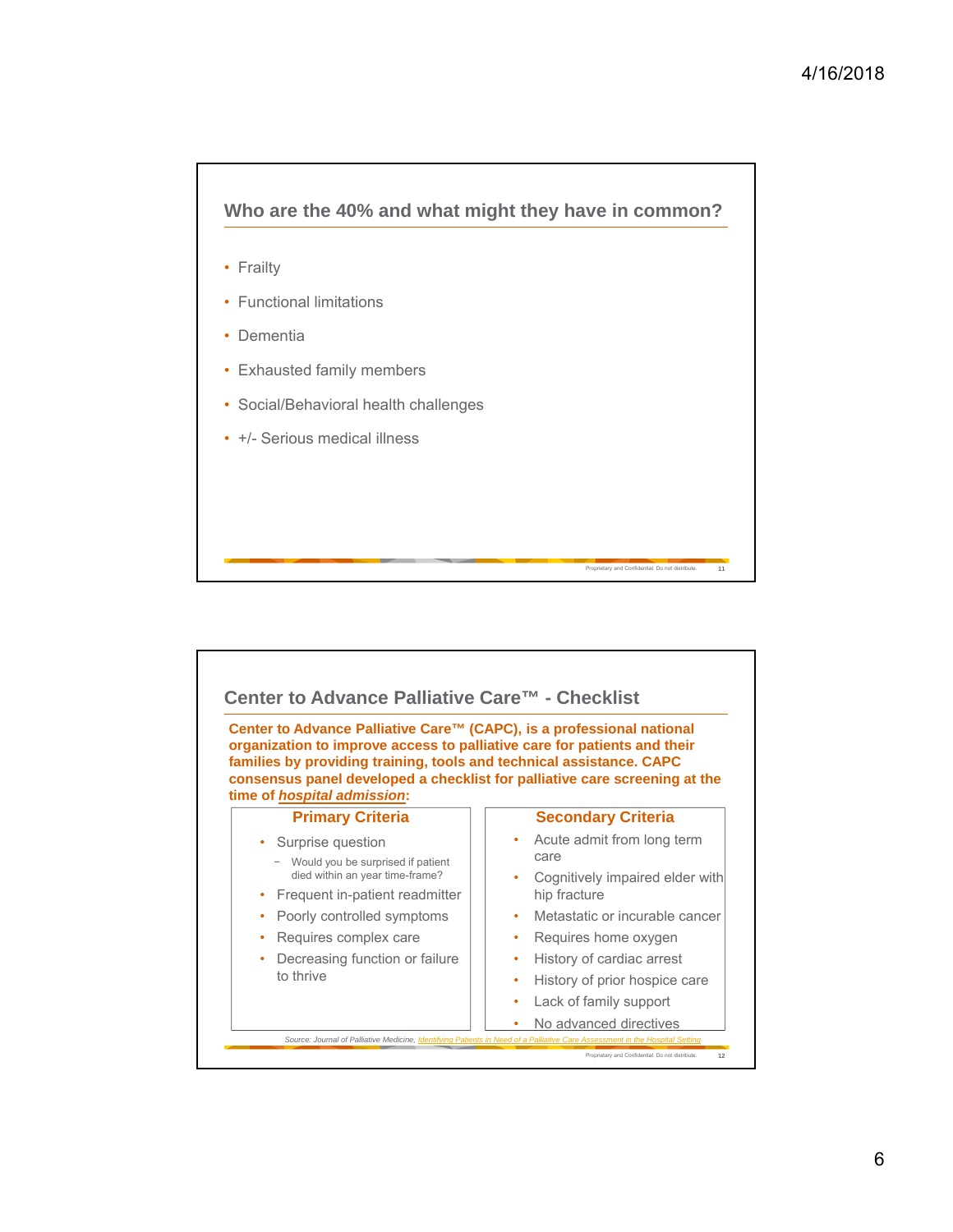

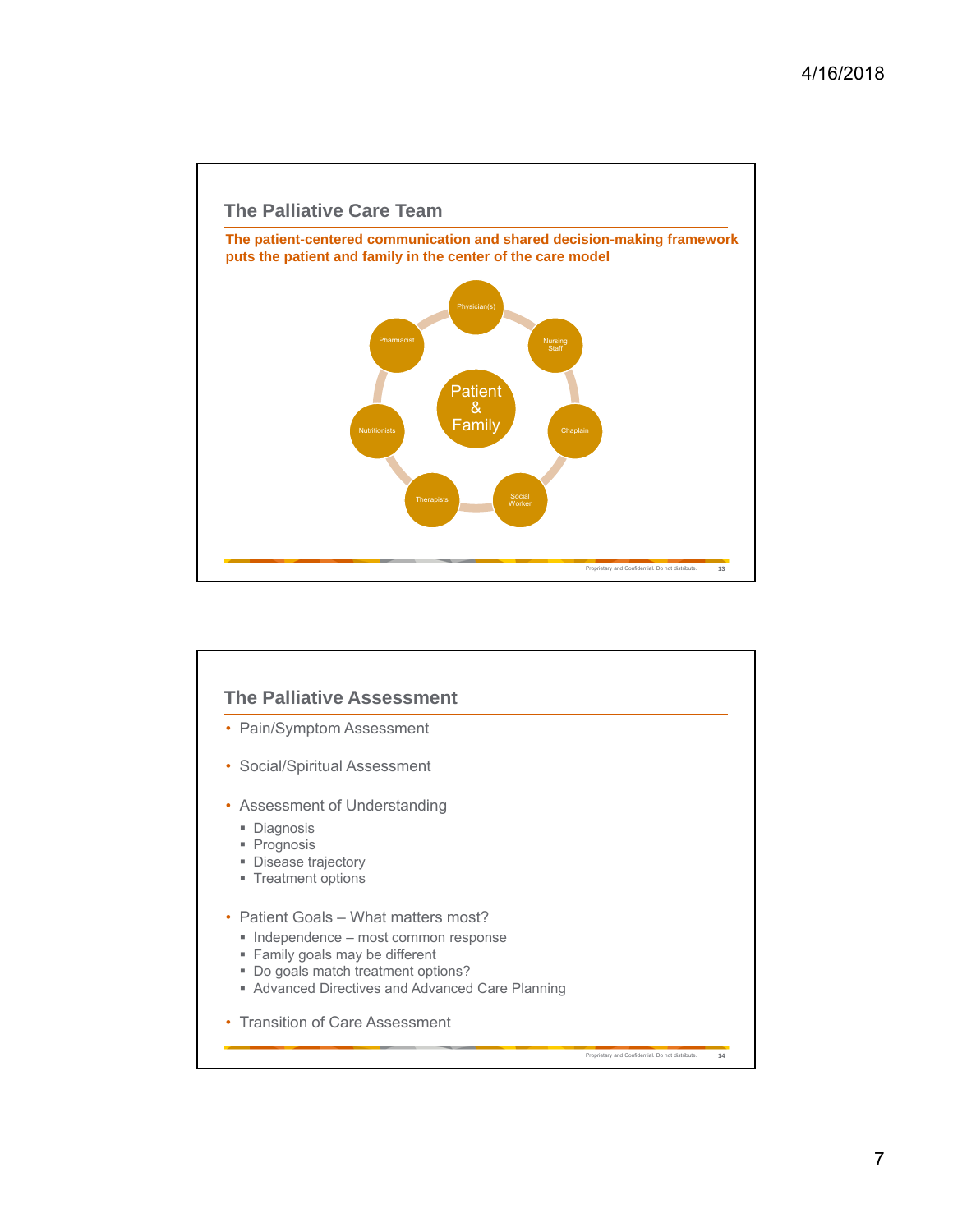

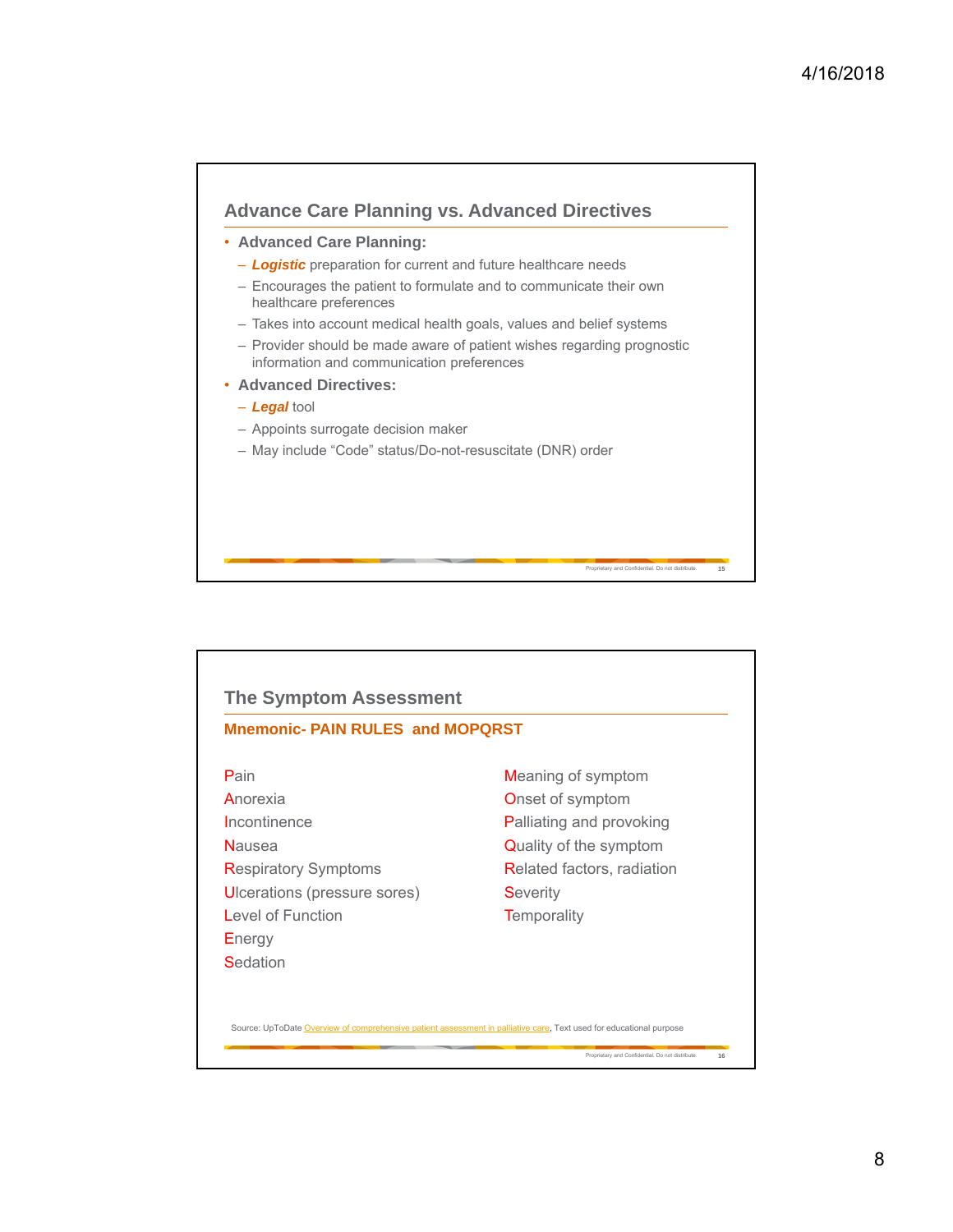

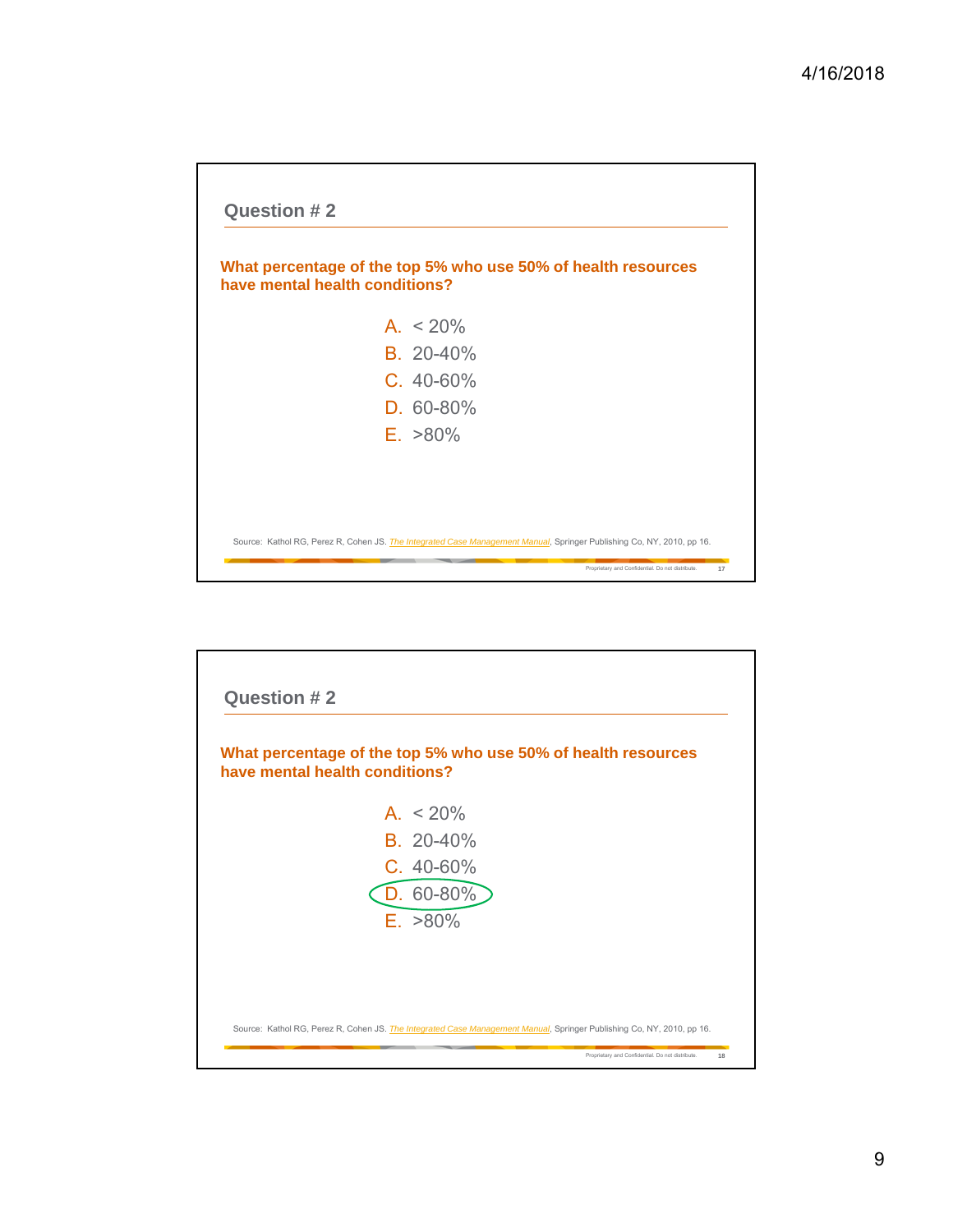

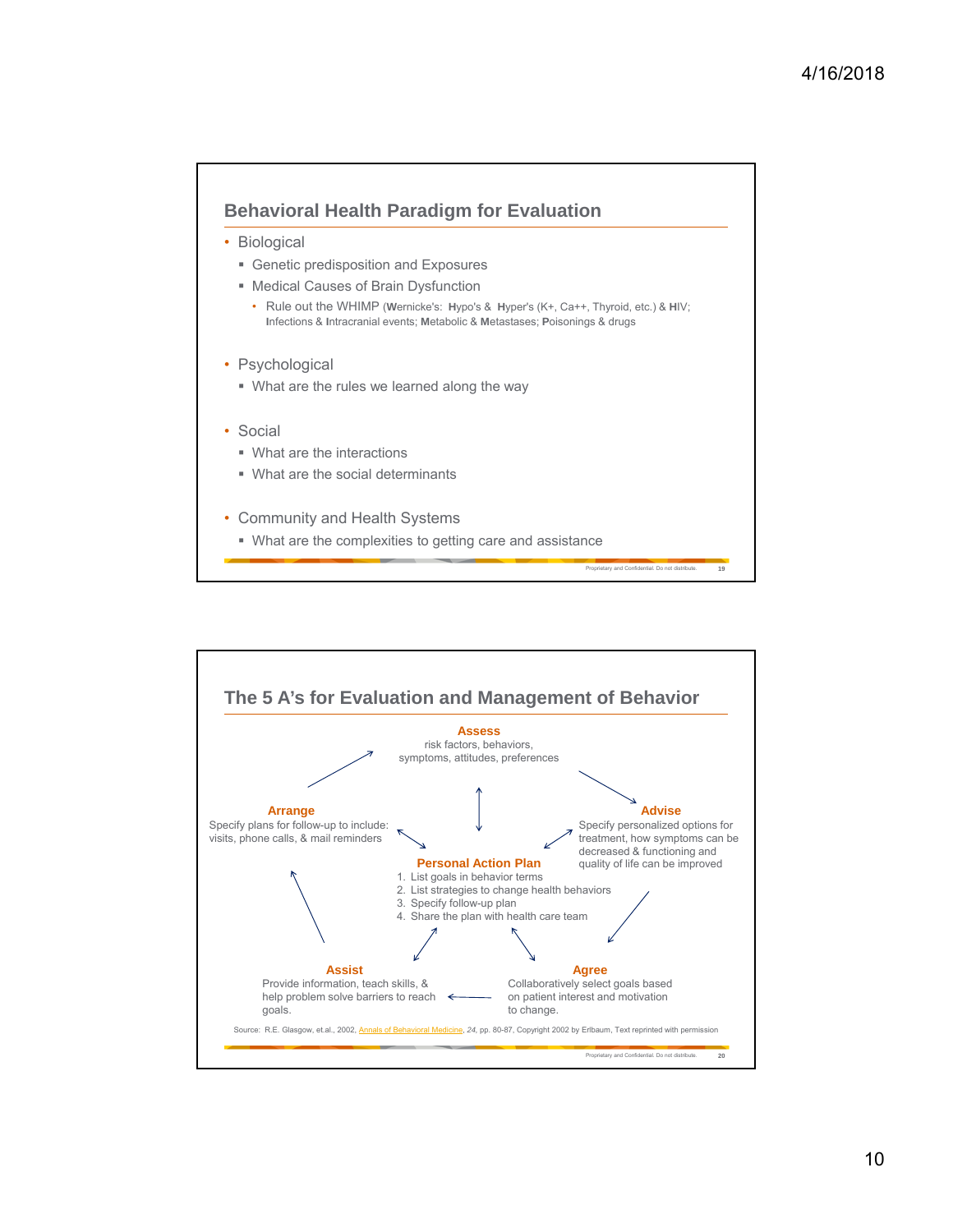## **Common Psychiatric Disorders**

- Delirium: A symptom of acute mental status change manifested by attention deficits, disorientation, lability, distorted perceptions
- Depression: Symptoms should be at least two weeks in duration, hallmark symptoms are low mood and anhedonia, followed by the SIGECAPS (**S**leep, **I**nterest in pleasurable activities, **G**uilt/remorse, **E**nergy/ fatigue, **C**oncentration/Focus, **A**ppetite, **P**sychomotor retardation/agitation, **S**uicidal)
- Anxiety: "Sense of impending doom," may be existential in nature
- Insomnia: Multiple causes sleep hygiene needs evaluation
- Suicidal Ideation: A psychiatric emergency don't be afraid to ask about thoughts of selfharm – you won't give the person ideas
- Assaultive Behavior: Intentional or unintentional always make sure you have an unobstructed exit
- Treatment Refusal and Capacity: Medical ethics must respect individuals autonomy to make decisions – capacity is the ability to understand and articulate the ramification of one's decisions

Proprietary and Confidential. Do not distribute. **21**

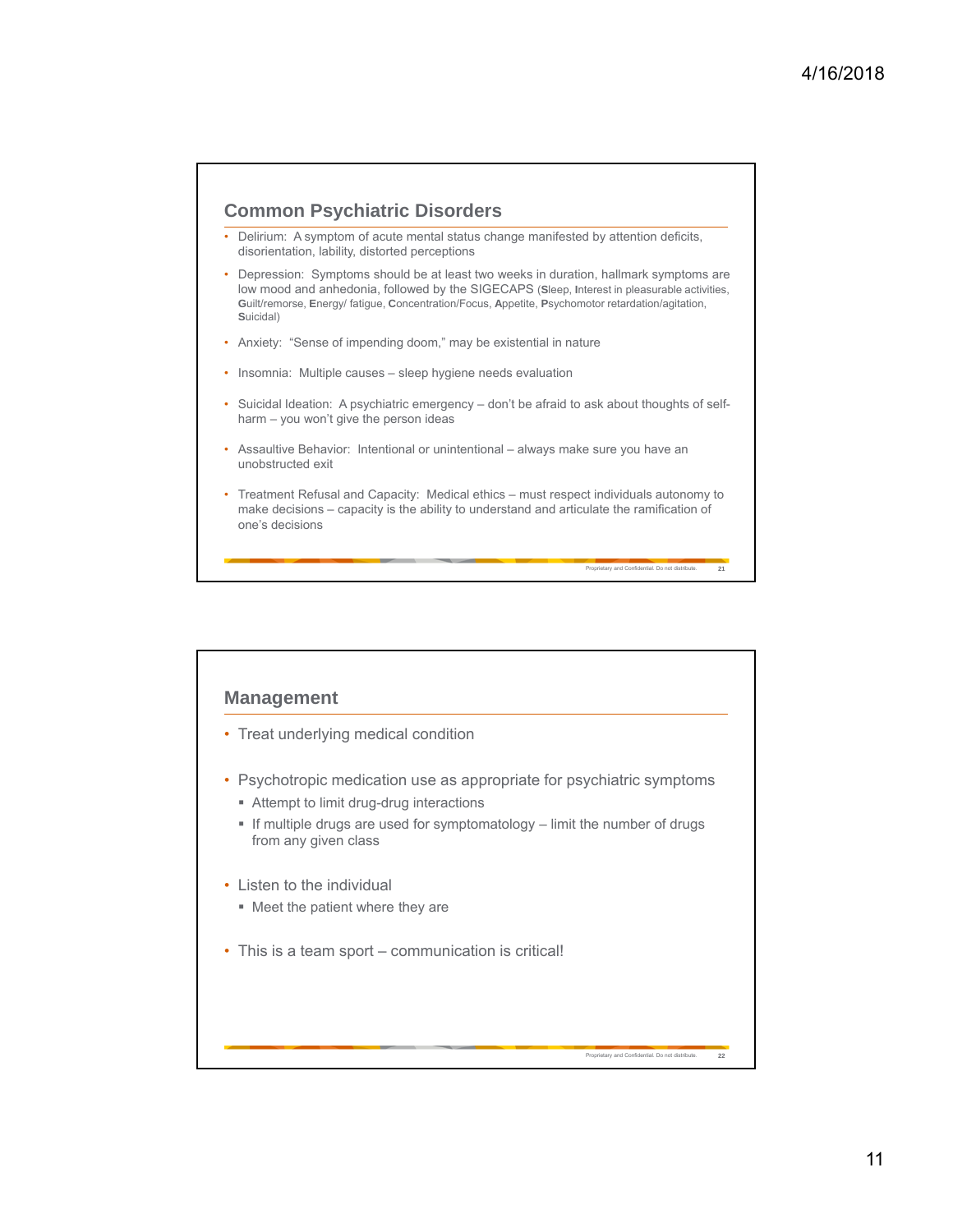

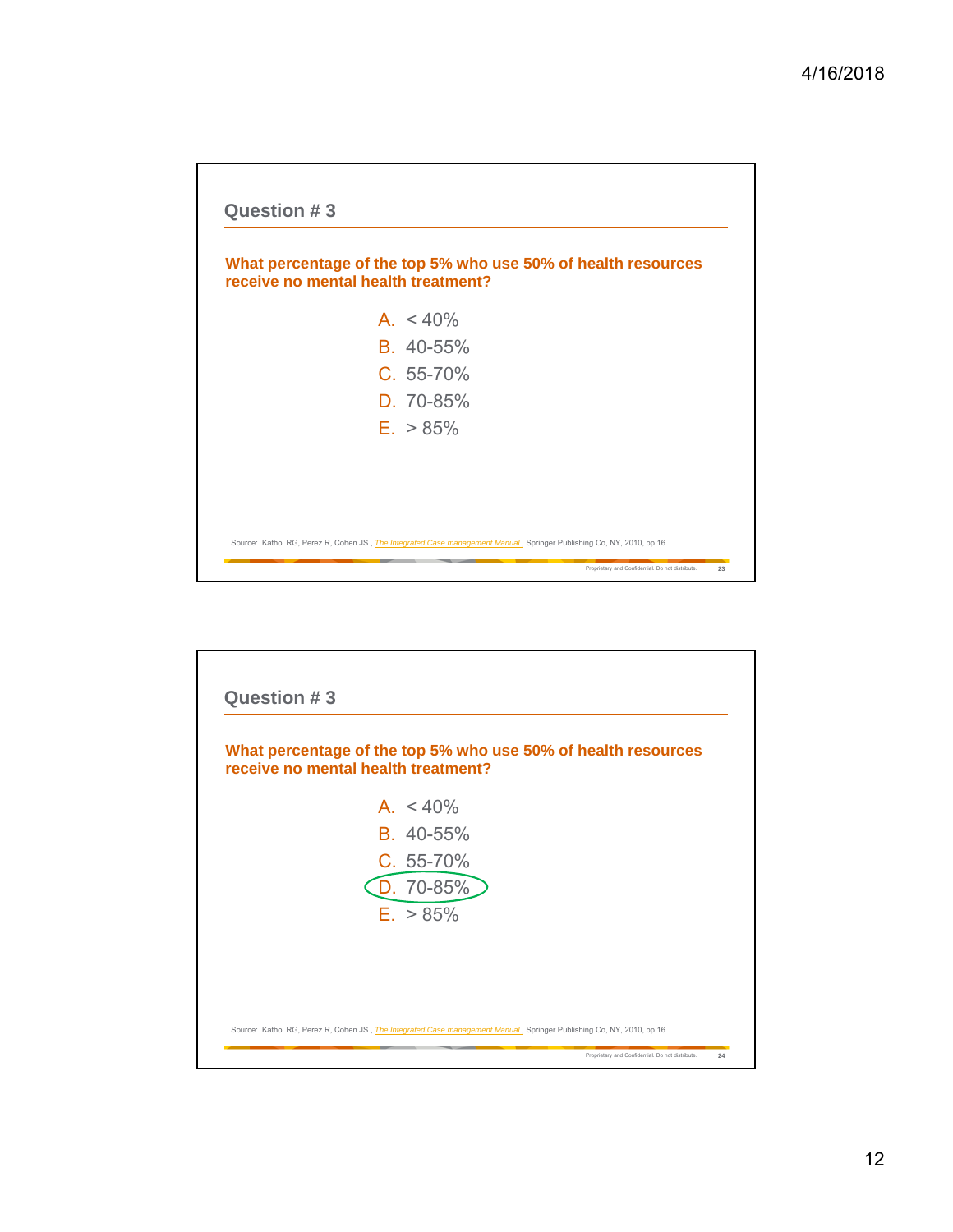

## **Case Study**

Mr. G is an 85yo who lives with his 83yo spouse in a second floor walk-up apartment. They have 2 adult children who live out of state. Mr. G has PMH of obesity, diabetes, COPD, BPH, stable CLL, OA of the knee, and mild dementia.

- Admitted x3 in last 2mo for constipation, acute mental status and falls
- $\triangleright$  Current admit fall at home, spouse could not get him up
- ▶ BS found to be >1000 d/t not taking meds
- $\triangleright$  Further investigation revealed member has missed several appointments with PCP

**QUESTION:**  Should this member have a Palliative Care Assessment?

Proprietary and Confidential. Do not distribute. **26**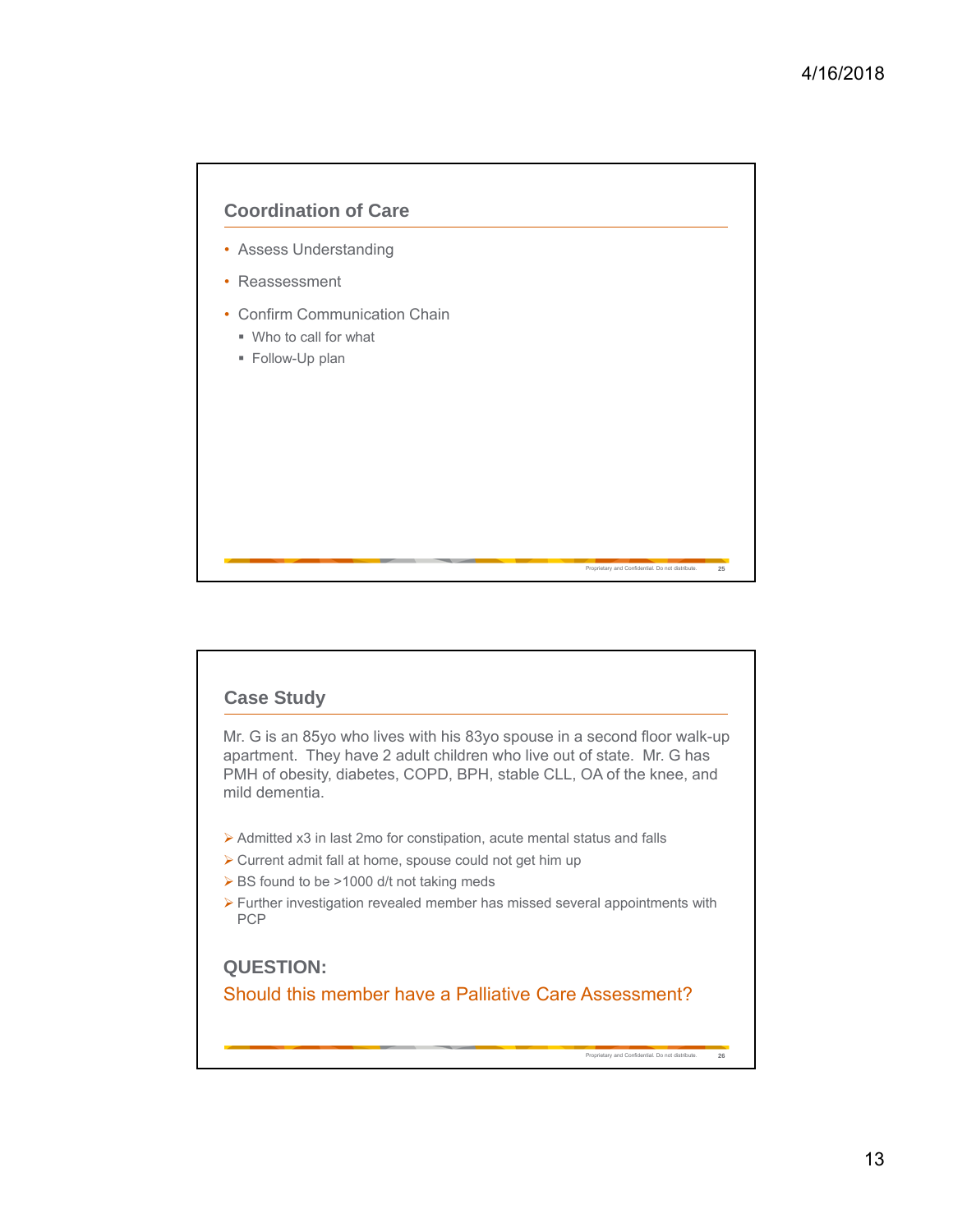

Mr. G is an 85yo who lives with his 83yo spouse in a second floor walk-up apartment. They have 2 adult children who live out of state. Mr. G has PMH of obesity, diabetes, COPD, BPH, stable CLL, OA of the knee, and mild dementia.

- Admitted x3 in last 2mo for constipation, acute mental status and falls
- $\triangleright$  Current admit fall at home, spouse could not get him up
- ▶ BS found to be >1000 d/t not taking meds
- Further investigation revealed member has missed several appointments with PCP

## Proprietary and Confidential. Do not distribute. **27 QUESTION:**  Should this member have a Palliative Care Assessment? **YES!!!**

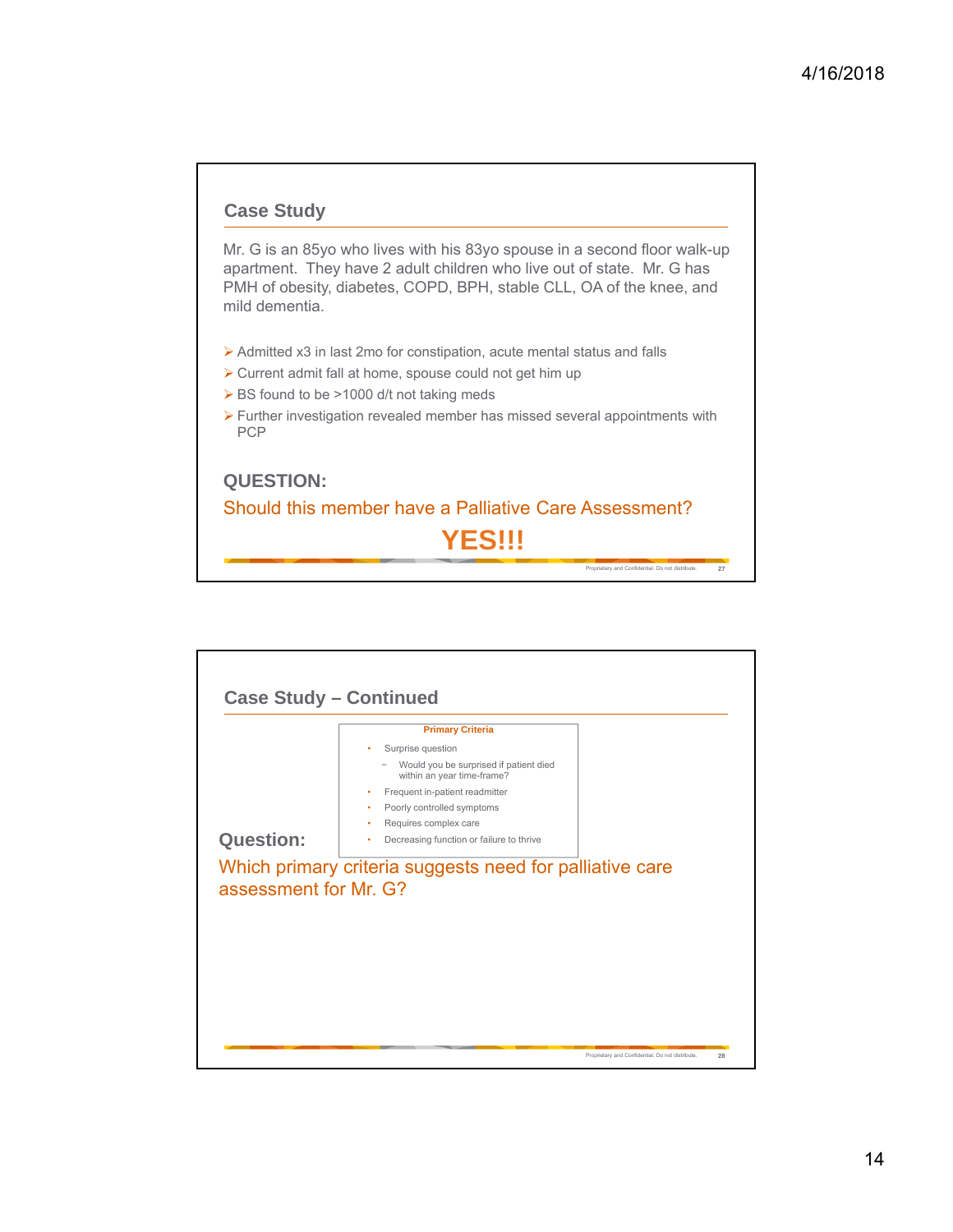

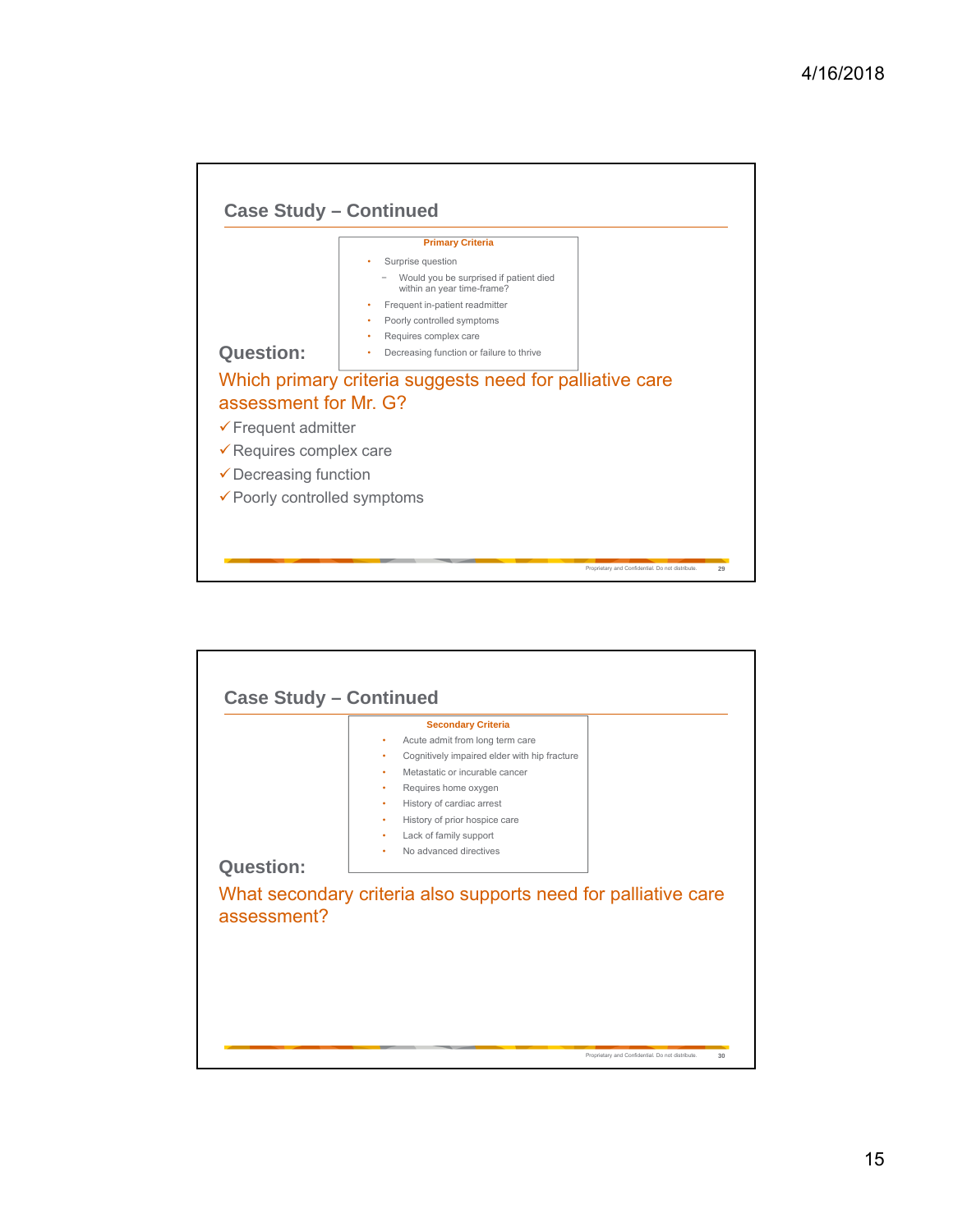| History of cardiac arrest<br>٠<br>History of prior hospice care<br>٠<br>Lack of family support<br>٠<br>No advanced directives<br>٠<br>What secondary criteria also supports need for palliative care |                                 | <b>Secondary Criteria</b><br>Acute admit from long term care<br>٠<br>Cognitively impaired elder with hip fracture<br>٠<br>Metastatic or incurable cancer<br>٠ |
|------------------------------------------------------------------------------------------------------------------------------------------------------------------------------------------------------|---------------------------------|---------------------------------------------------------------------------------------------------------------------------------------------------------------|
|                                                                                                                                                                                                      |                                 | Requires home oxygen<br>٠                                                                                                                                     |
| Lack of family support                                                                                                                                                                               | <b>Question:</b><br>assessment? |                                                                                                                                                               |

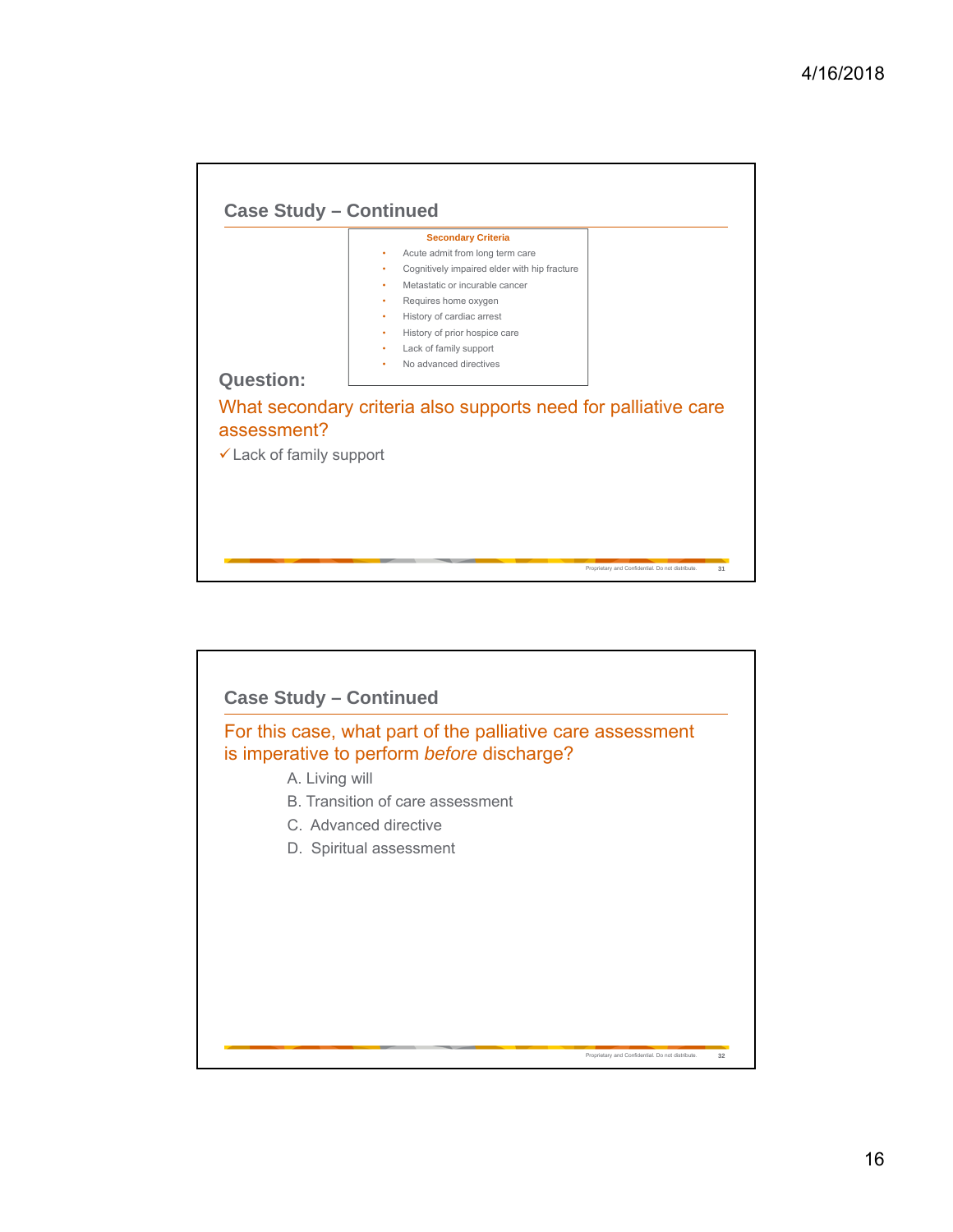

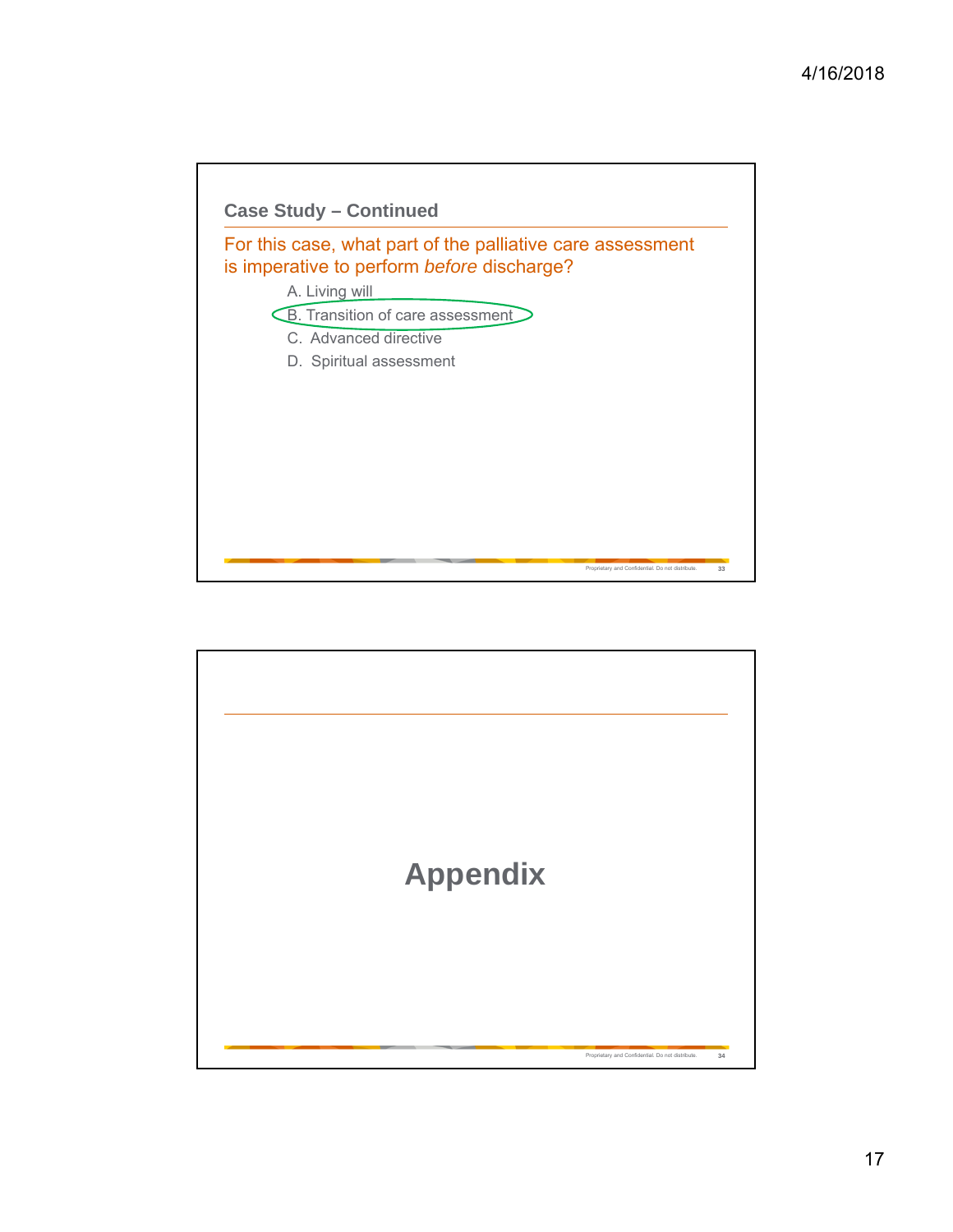

| PEACE* tool for symptom management in palliative care                                                                                 |  |                      |  |  |  |
|---------------------------------------------------------------------------------------------------------------------------------------|--|----------------------|--|--|--|
| The answers to the questions are intended to be quantified (scale $0 - 10$ ) with the PEACE Tool Distress<br><b>Thermometer.</b>      |  |                      |  |  |  |
| In the past week, how<br>much have you been<br>bothered by or suffered                                                                |  | <b>Date/Initials</b> |  |  |  |
| from:<br>1. Pain                                                                                                                      |  |                      |  |  |  |
| 2. Appetite loss                                                                                                                      |  |                      |  |  |  |
| 3. Incontinence of bladder or<br>bowel                                                                                                |  |                      |  |  |  |
| 4. Nausea, vomiting,<br>constipation or other bowel<br>problems                                                                       |  |                      |  |  |  |
| 5. Breathing problems or<br>cough                                                                                                     |  |                      |  |  |  |
| 6. Ulcers, dryness or mouth<br>sores                                                                                                  |  |                      |  |  |  |
| 7. Lesser (diminishing)<br>ability to carry out daily<br>activities and functions<br>(cleaning, showering, lifting,<br>walking, etc.) |  |                      |  |  |  |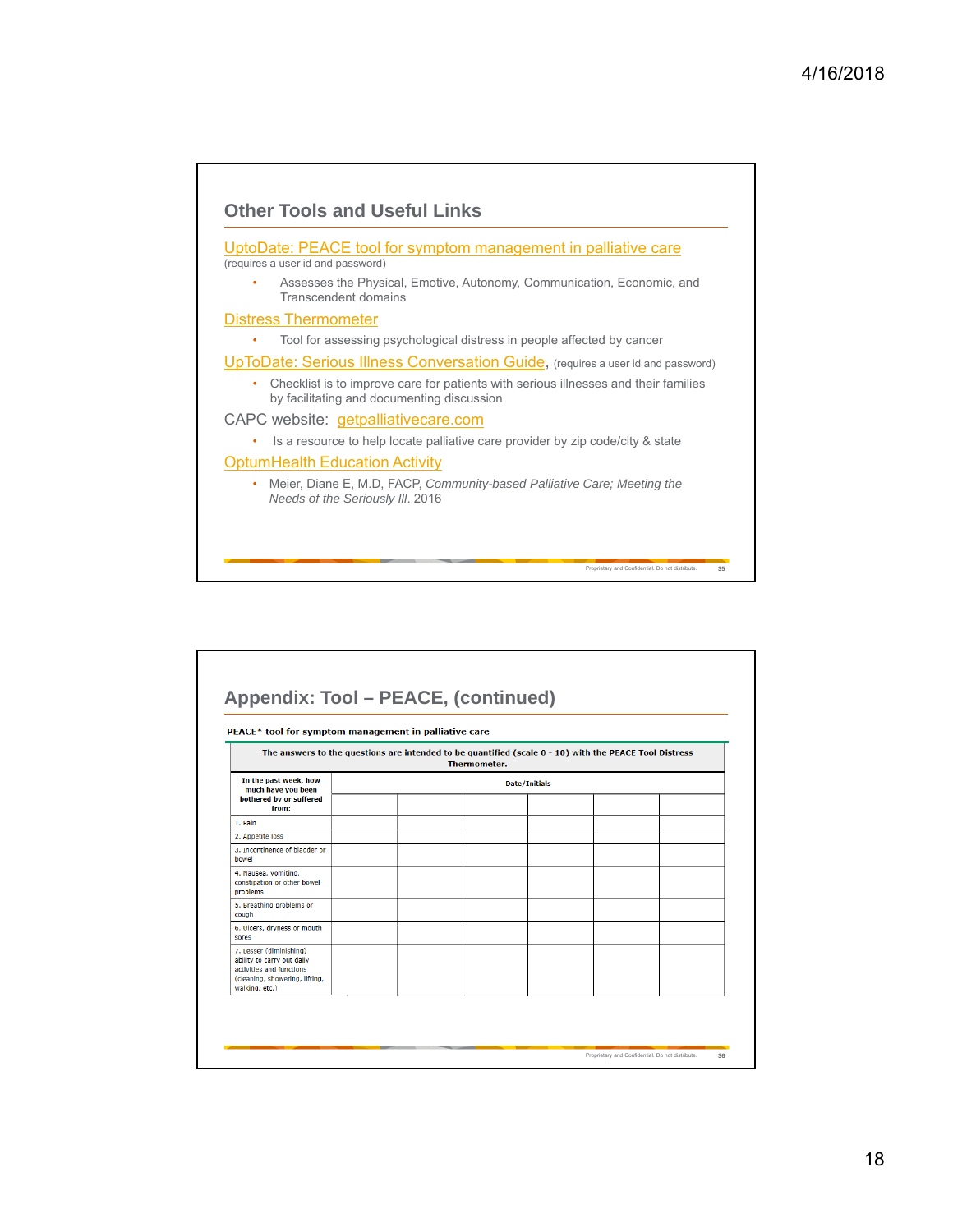| In the past week, how<br>much have you been                                                   | <b>Date/Initials</b> |  |  |  |  |
|-----------------------------------------------------------------------------------------------|----------------------|--|--|--|--|
| bothered by or suffered<br>from:                                                              |                      |  |  |  |  |
| 8. Feeling weak or tired or<br>having low energy                                              |                      |  |  |  |  |
| 9. Feeling sleepy during day<br>and/or not sleeping at night                                  |                      |  |  |  |  |
| 10. Feeling anxious, nervous,<br>uneasy, tense or frightened                                  |                      |  |  |  |  |
| 11. Feeling sad, depressed,<br>helpless or unable to enjoy<br>thinas                          |                      |  |  |  |  |
| 12. Feeling confused,<br>restless or agitated                                                 |                      |  |  |  |  |
| 13. Feeling not in control of<br>your care and/or not being<br>understood what you want       |                      |  |  |  |  |
| 14. Feeling not prepared for.<br>and/or fearing what is still<br>ahead of you                 |                      |  |  |  |  |
| 15. Feeling more need for<br>support than your family,<br>friends or insurance can<br>provide |                      |  |  |  |  |
| 16. Feeling abandoned or<br>punished by God or not<br>supported by your                       |                      |  |  |  |  |

| In the past week, how<br>much have you been<br>bothered by or suffered<br>from: | <b>Date/Initials</b> |  |  |  |  |
|---------------------------------------------------------------------------------|----------------------|--|--|--|--|
|                                                                                 |                      |  |  |  |  |
| From the list above, which<br>problem are you suffering<br>the most             |                      |  |  |  |  |
| From the list above, which<br>problem are you suffering<br>the second most      |                      |  |  |  |  |
|                                                                                 |                      |  |  |  |  |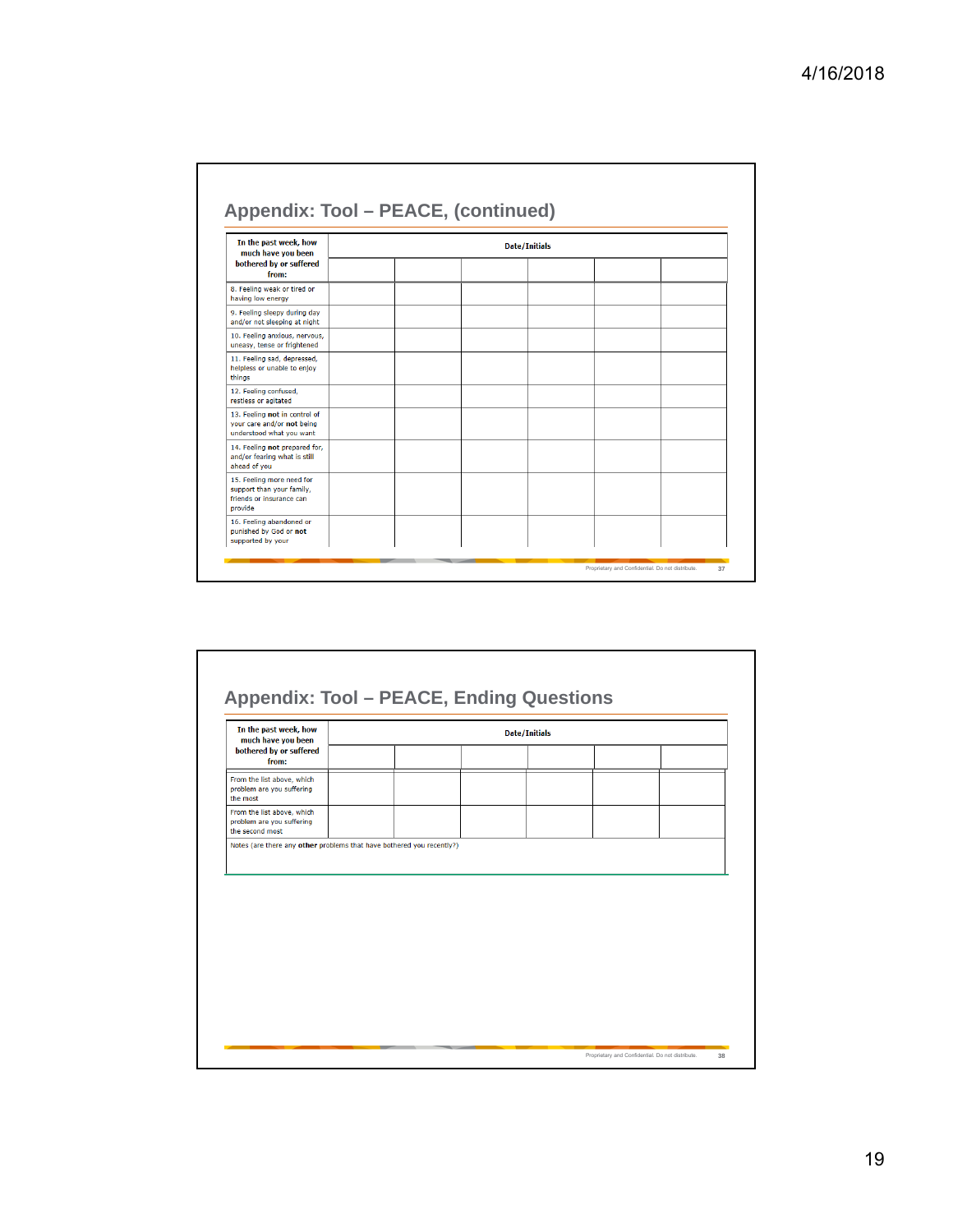